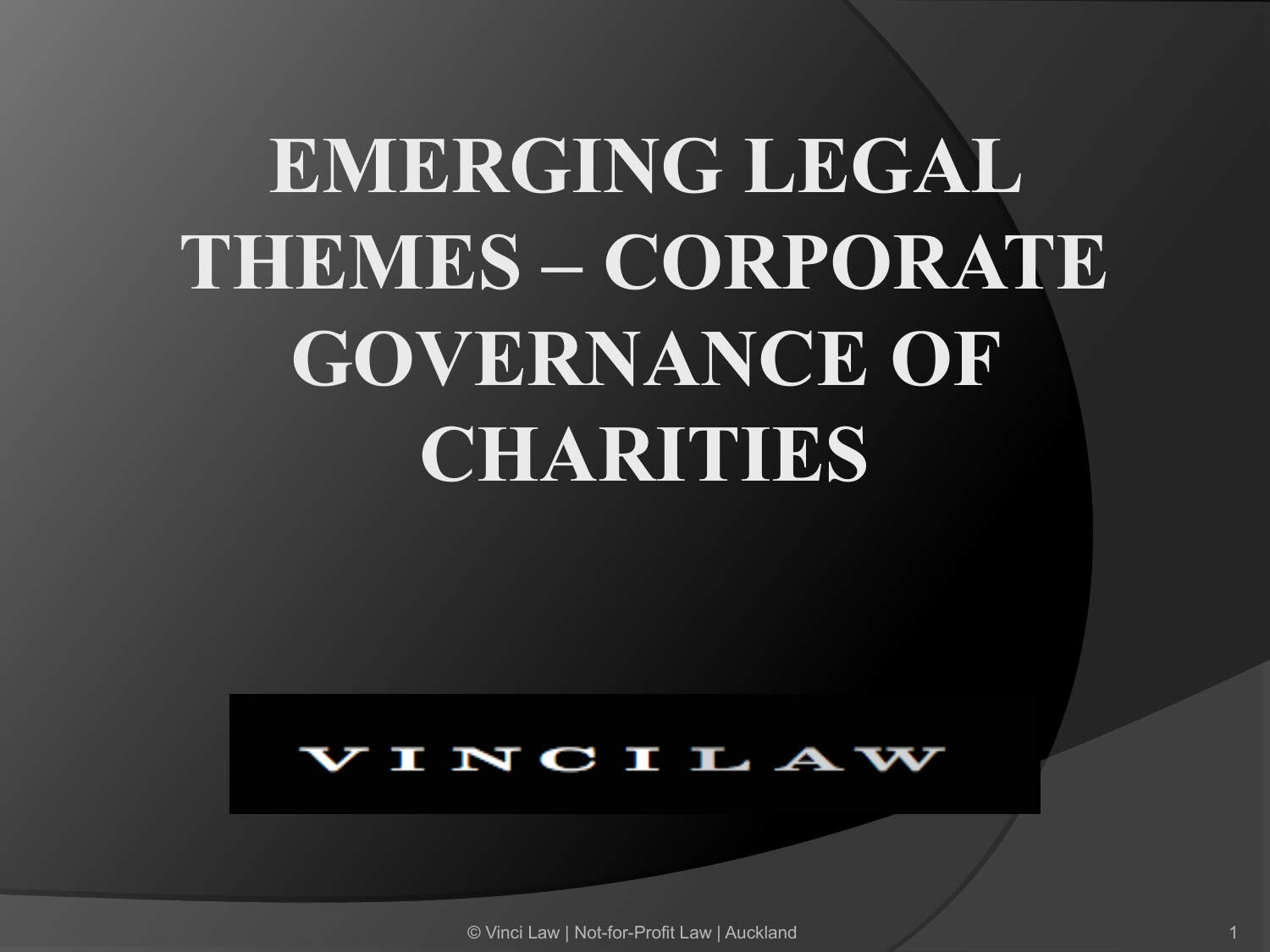VINCI LAW (vin-chee) & CHARITIES LAWYERS (charitieslawyers.co.nz)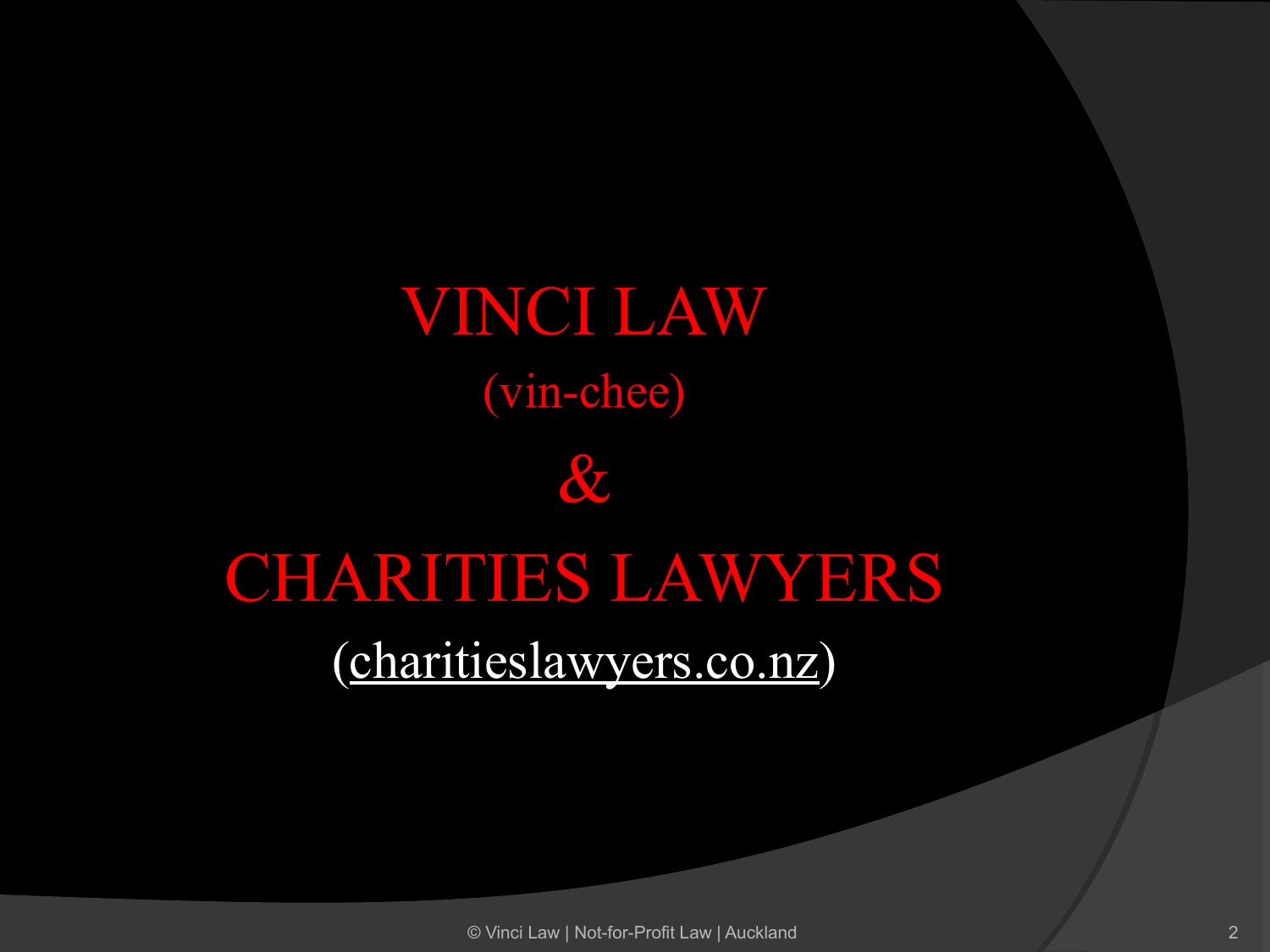# Once upon a time…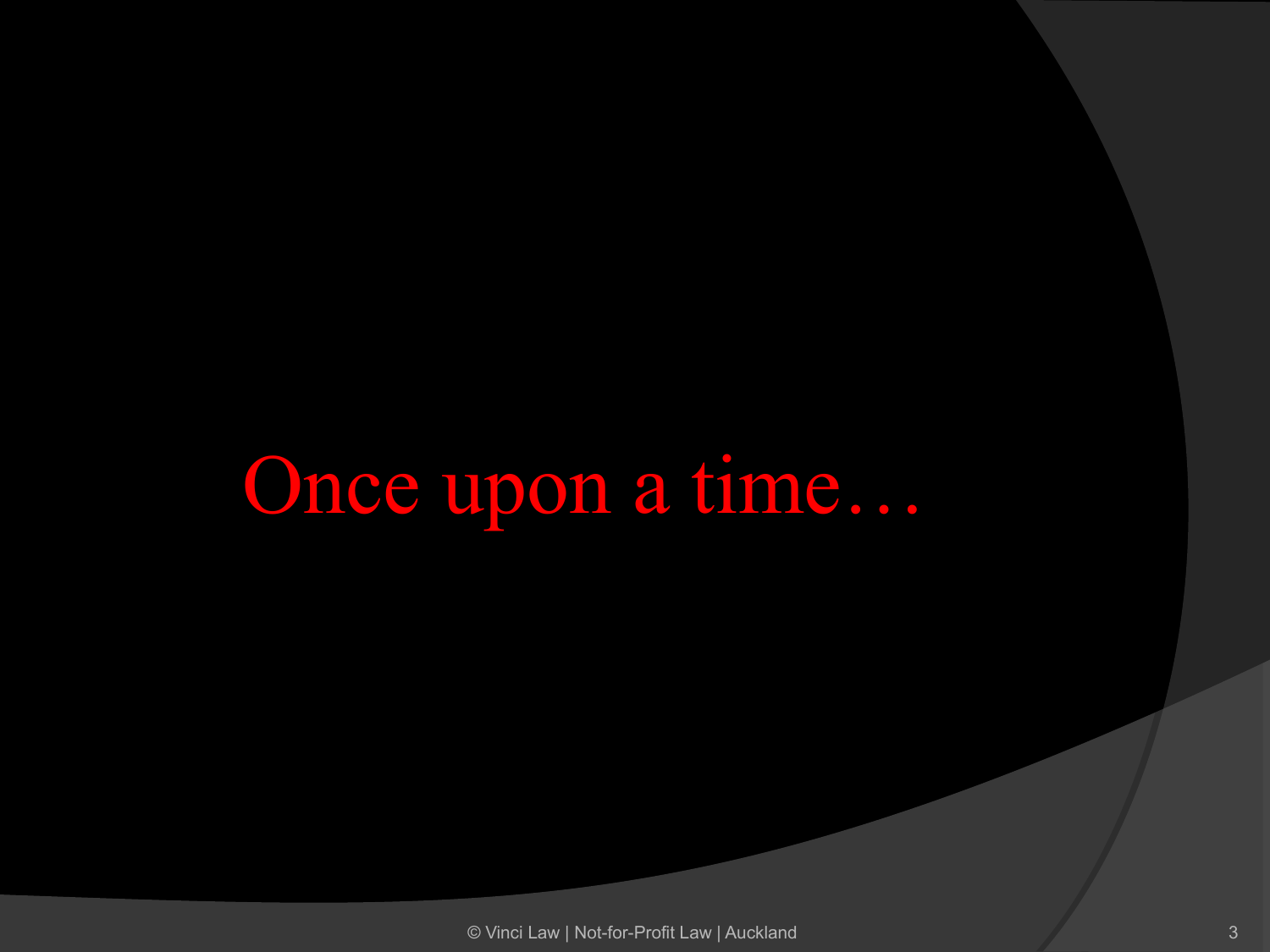### Key Emerging Themes:

- (i) Accountability
- (ii) Conflicts of Interest
- (iii) Related concepts of duties of the board and fiscal responsibility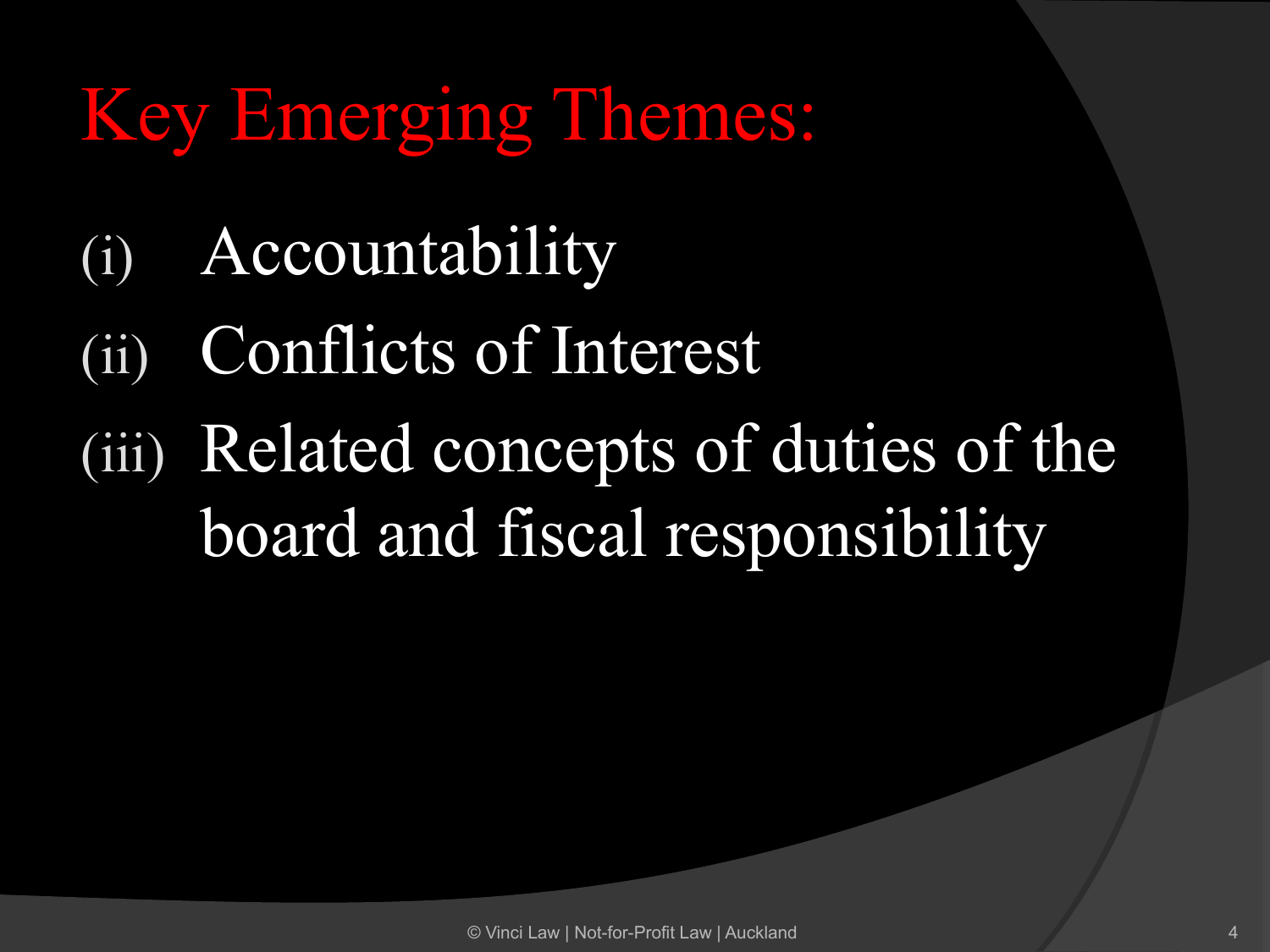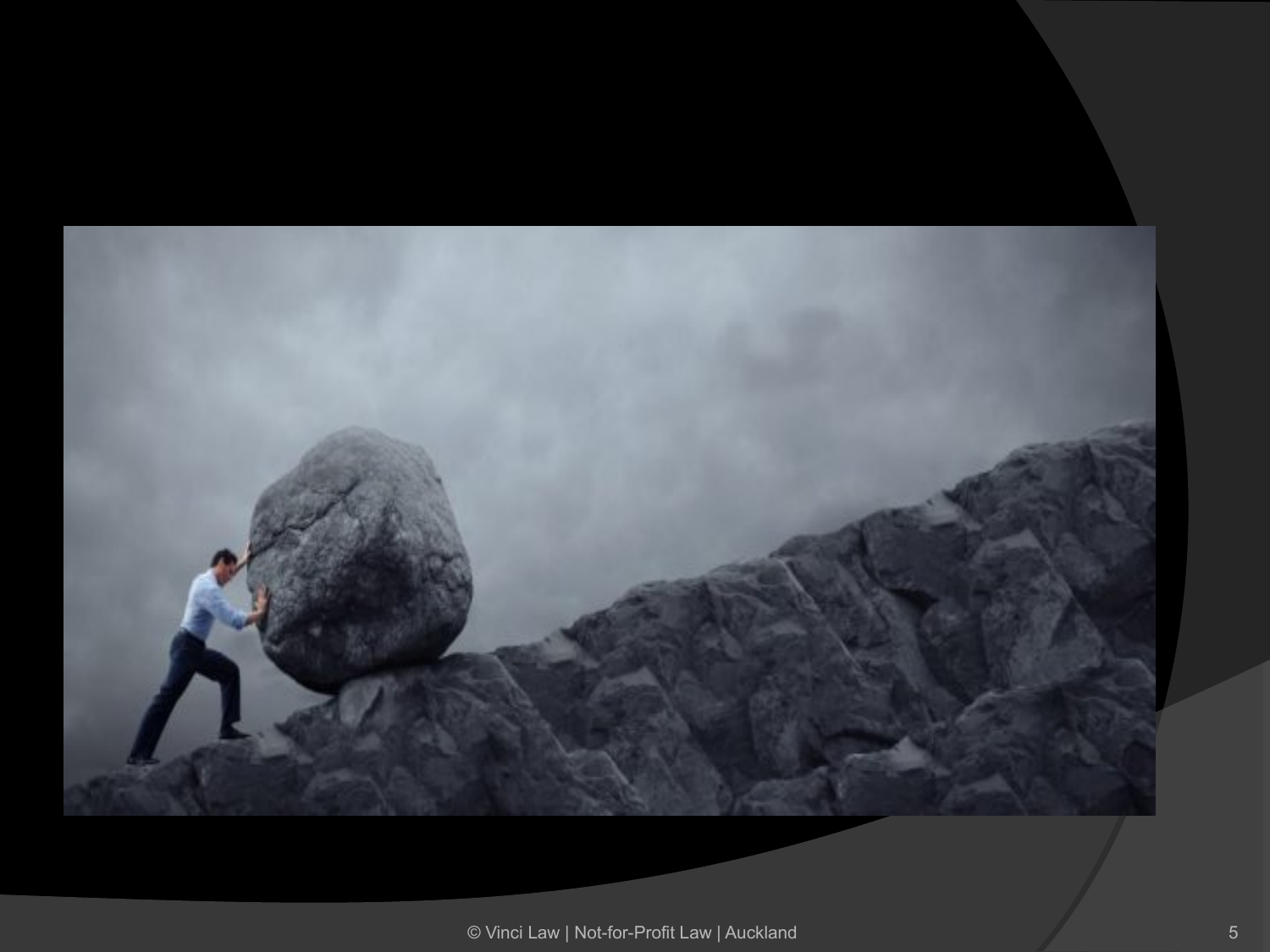# NFP Governance Myths

(i) NFPs operate according to different rules than commercial sector

(ii) Financial considerations are not central to NFPs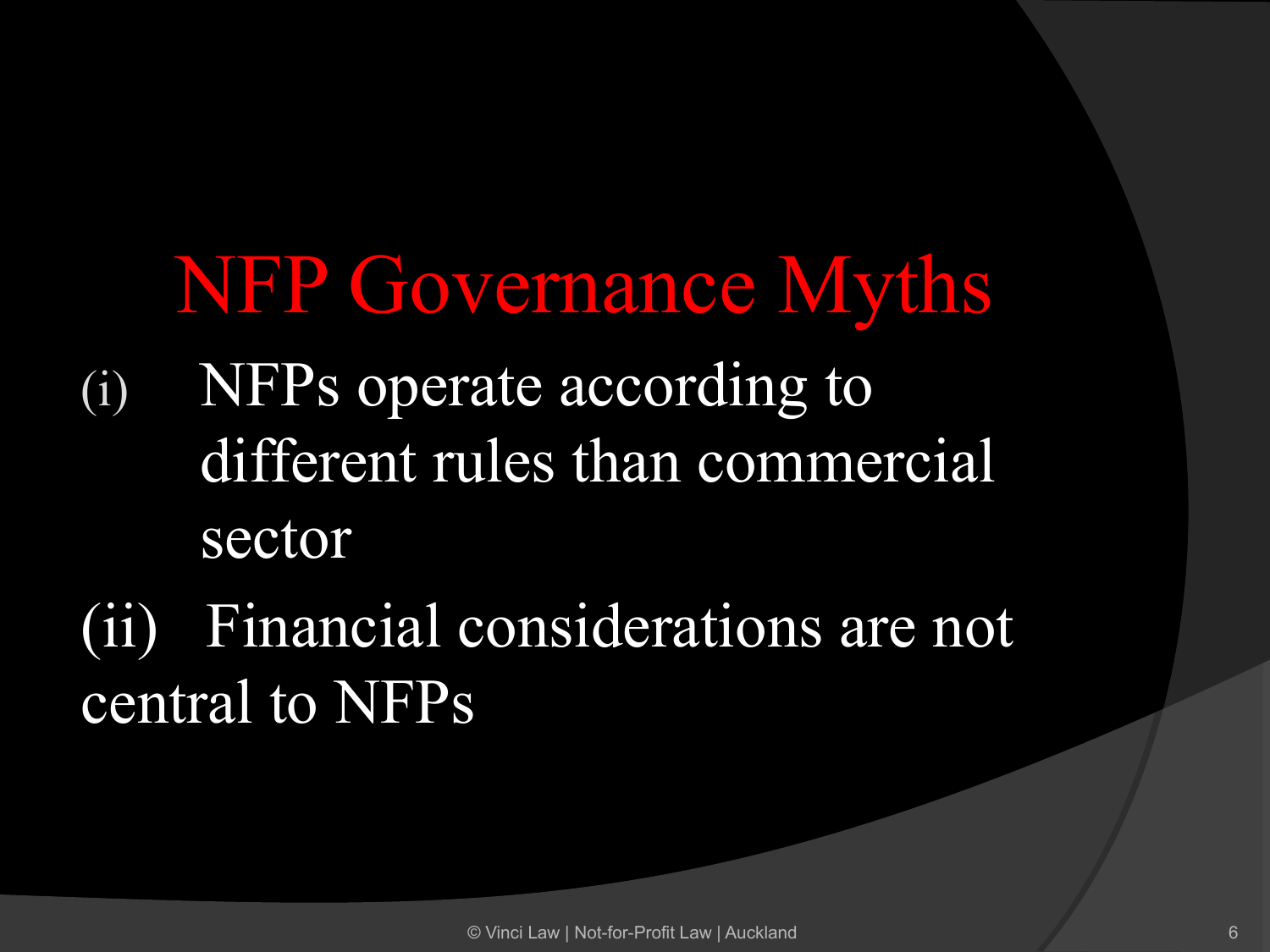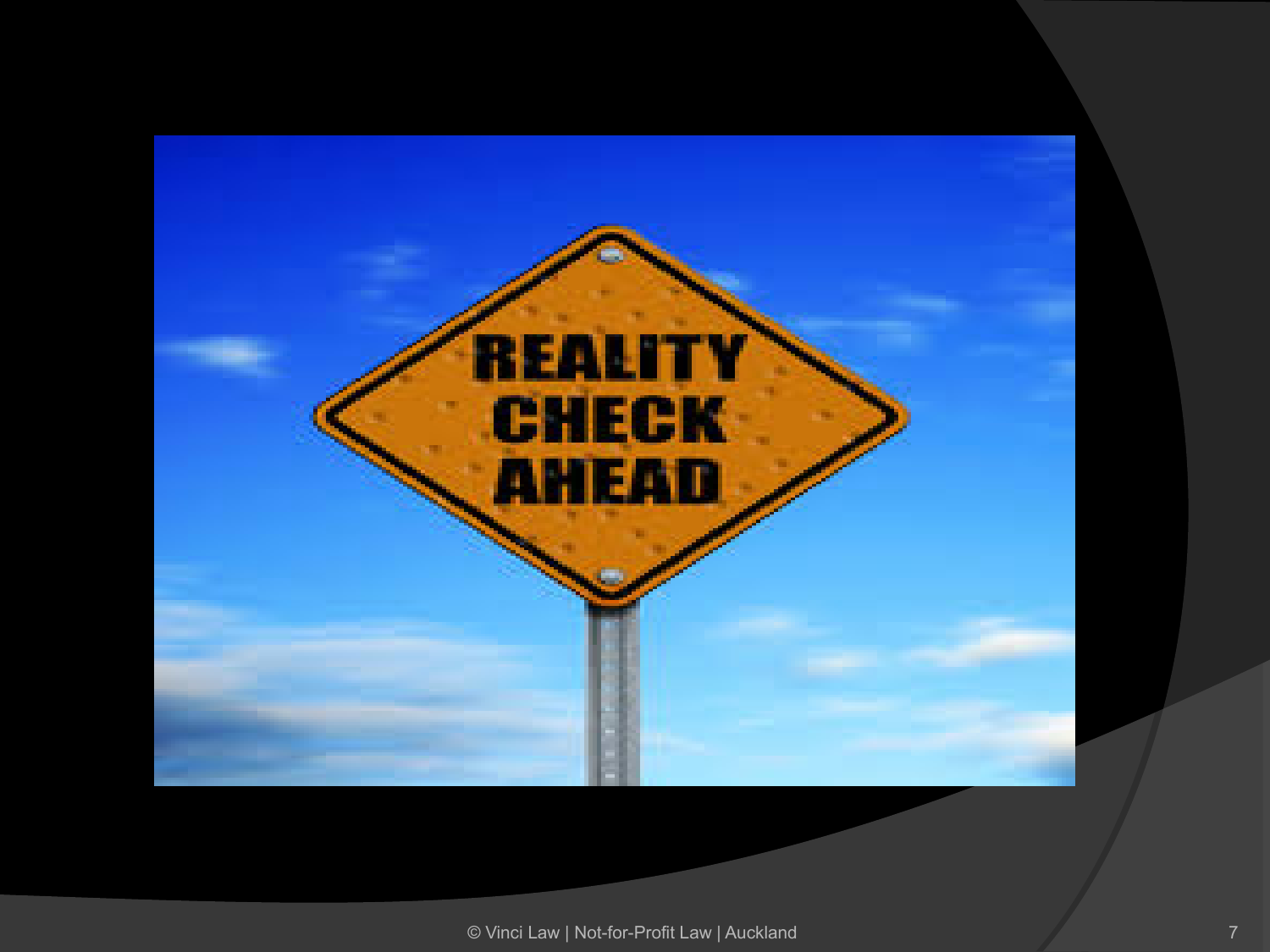#### The Reality

 Greater compliance and regulation for NFP over past decade Charities Act 2005 Income Tax Act 2007

 Regulatory controls by Department of Internal Affairs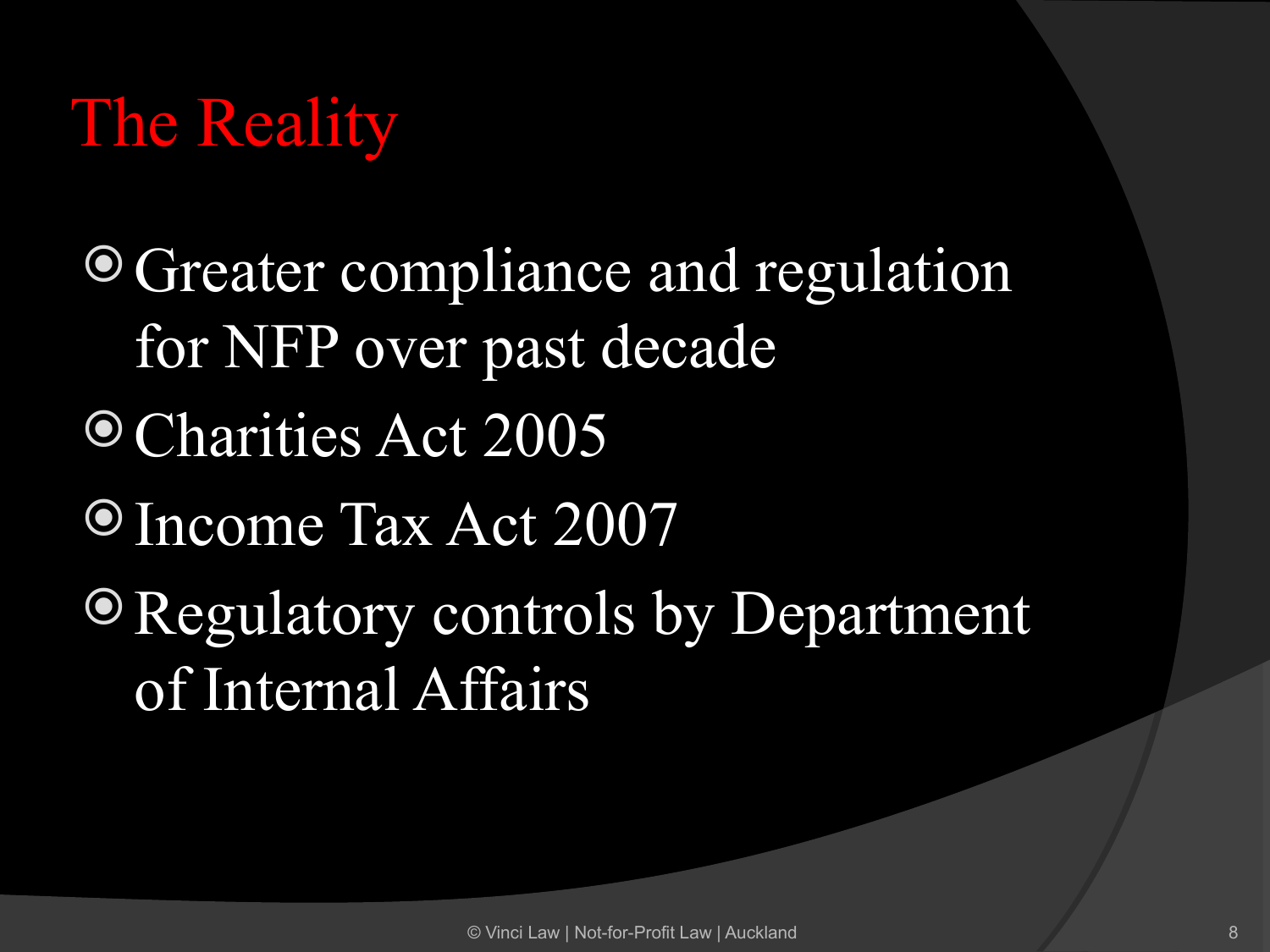Pragmatic Assessment of Governance in NFP Sector

 Governance amongst NFPs today is intrinsically concerned with financial practice management and diligent utilisation of human resources, enveloped by principles of business efficacy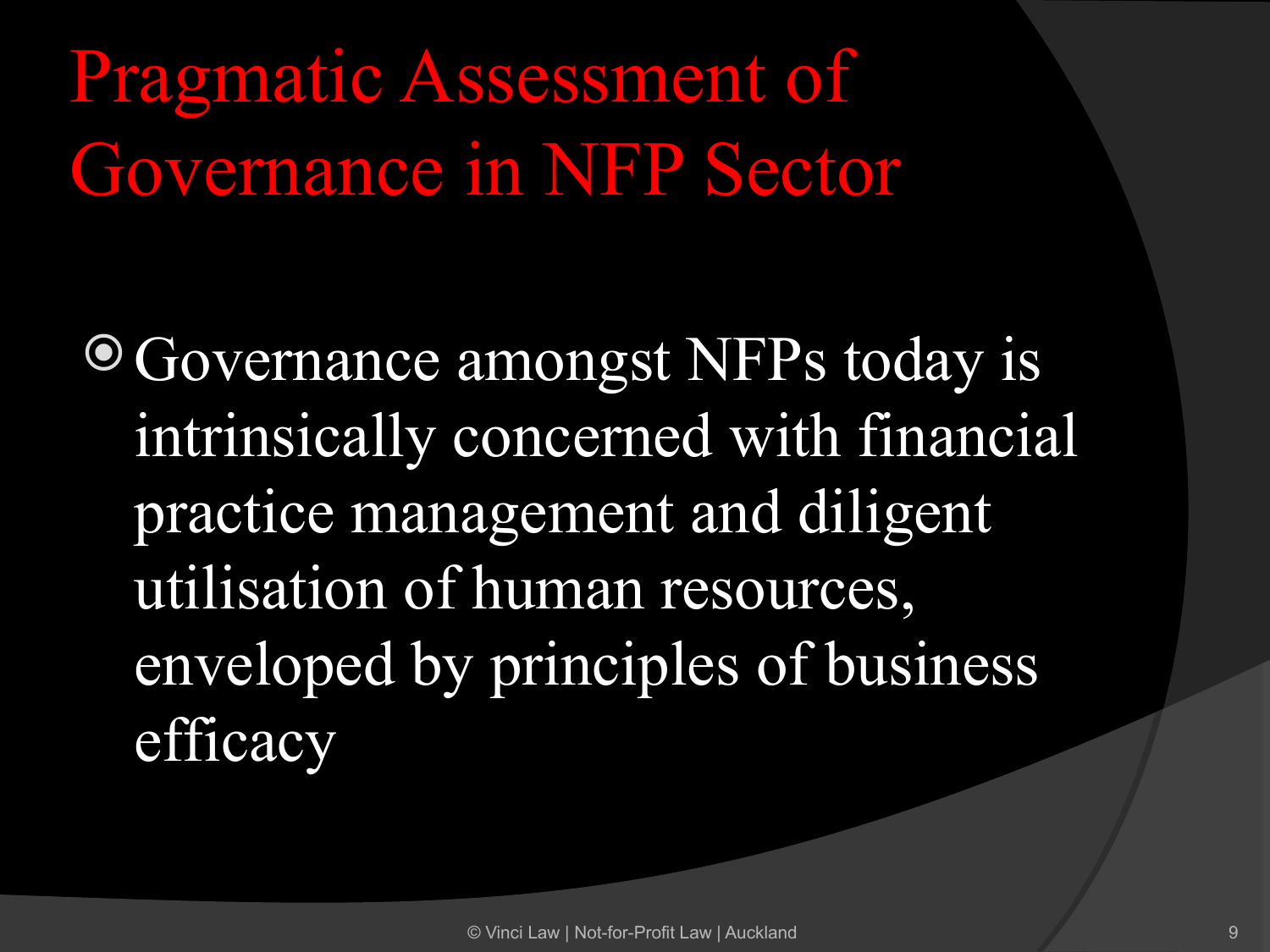#### A Snapshot

- Over 114,000 registered charities in NZ
- Approx 27,000 charities manage assets worth \$40 billion
- Annual income for asset rich charities is approx. \$15.1 billion
- NFP Sector alone is worth \$60 billion as at March 2017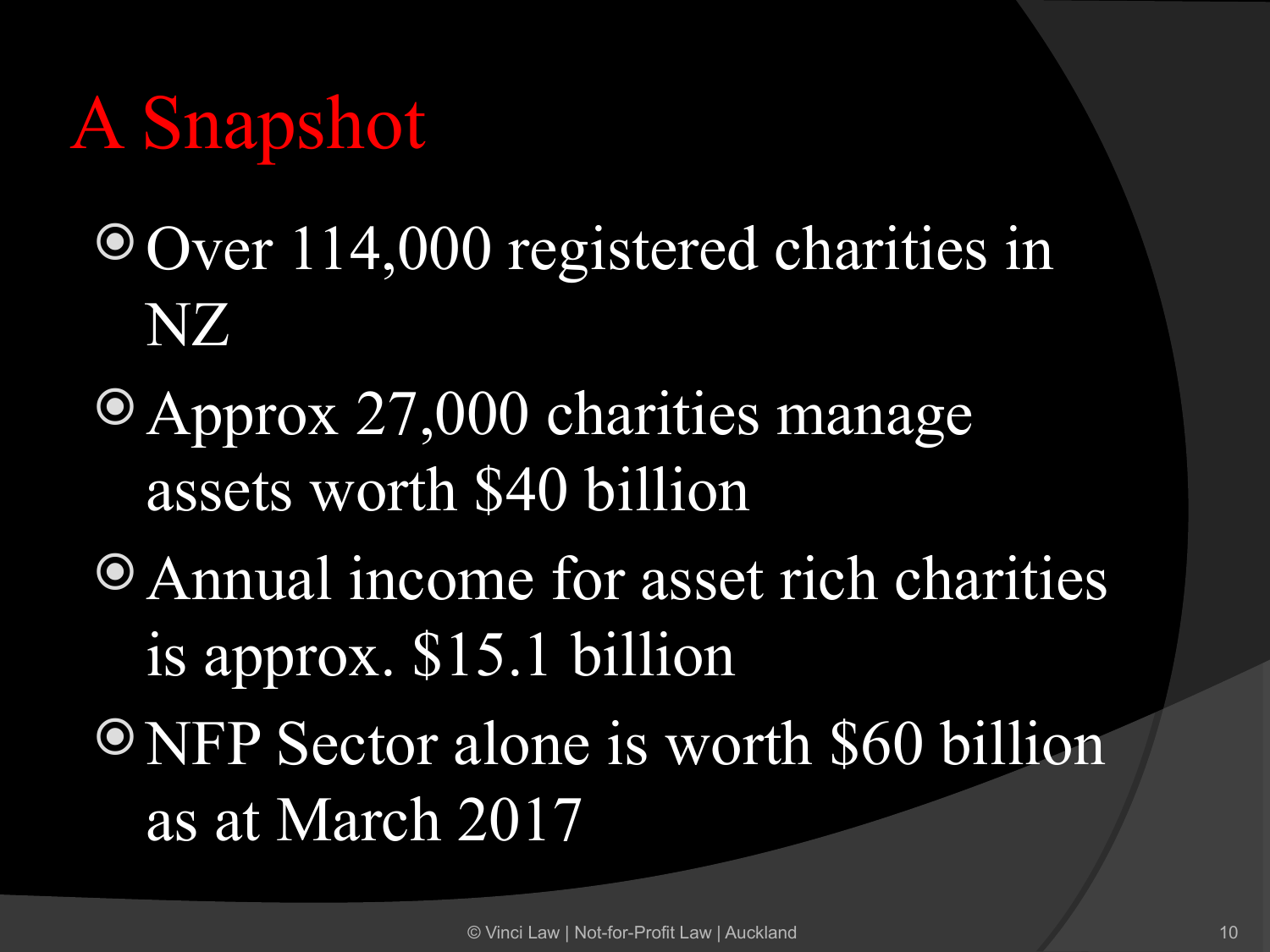**O**Interests **ORisks OOutcomes**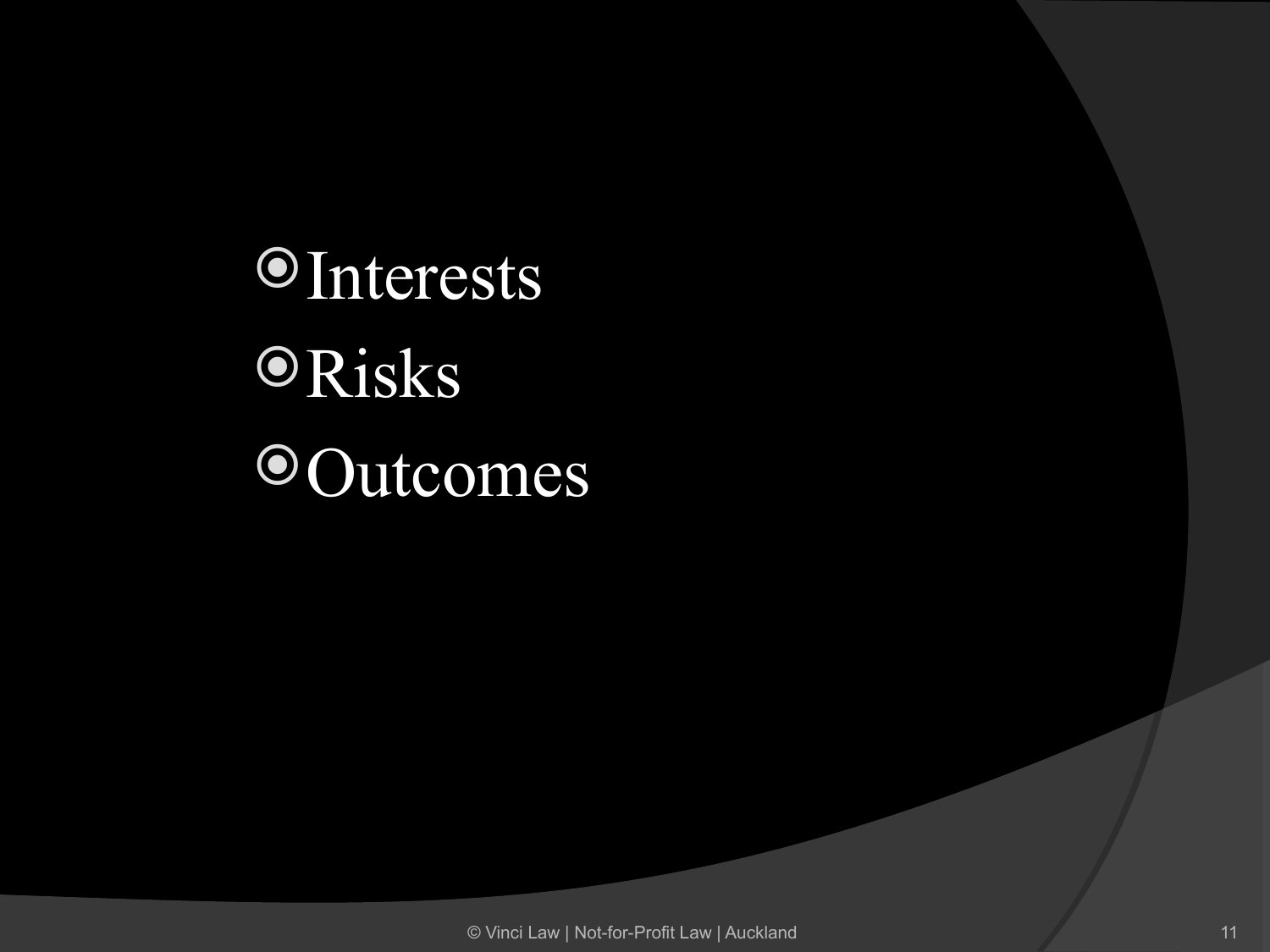WHAT is governed? HOW it is governed?  $\odot$  BY WHOM?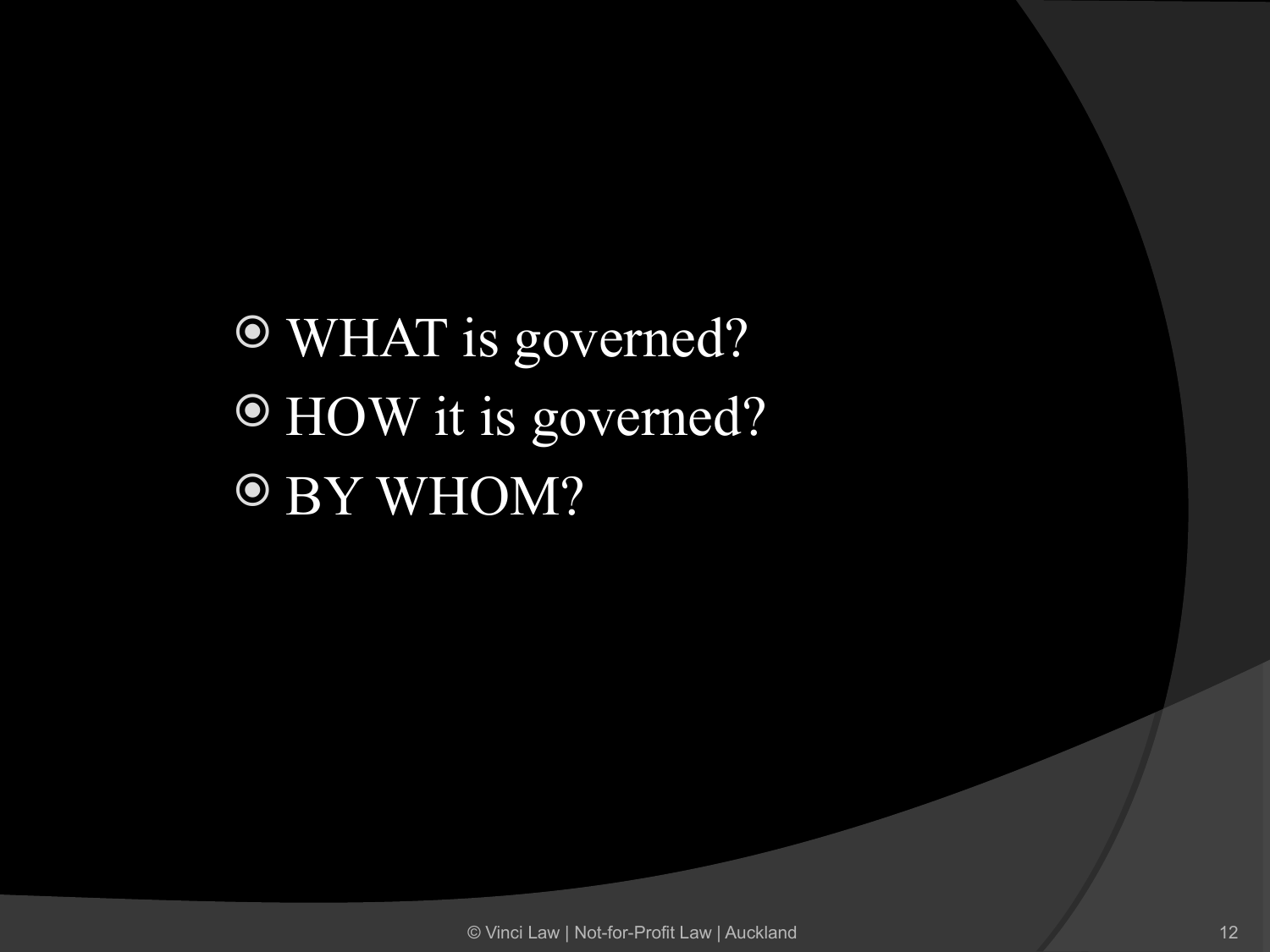- Board is "the Brain"
- Responsible for
	- disclosing conflicts of interest
	- financial oversight
	- oversight of internal controls and legal compliance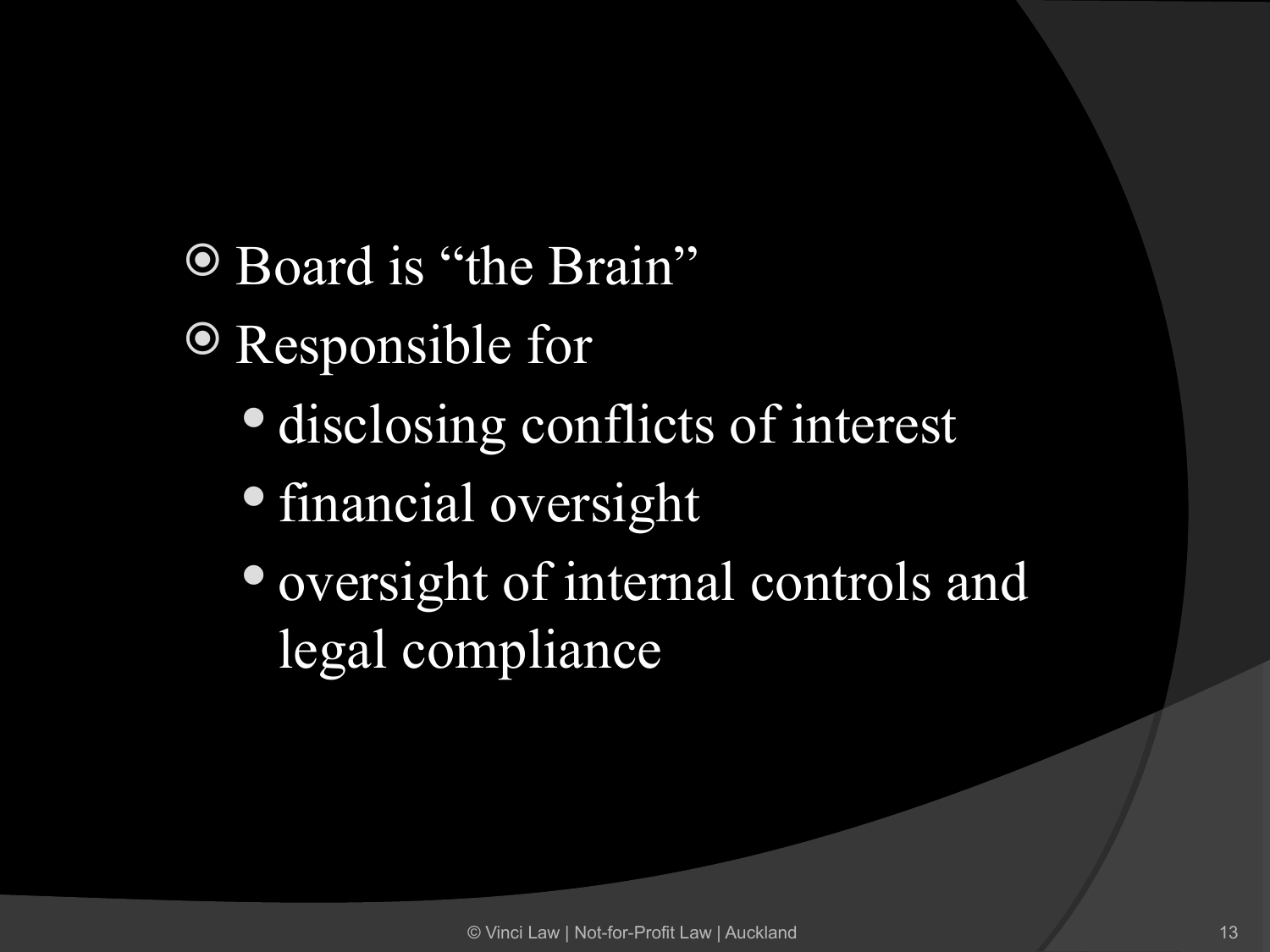### Accountability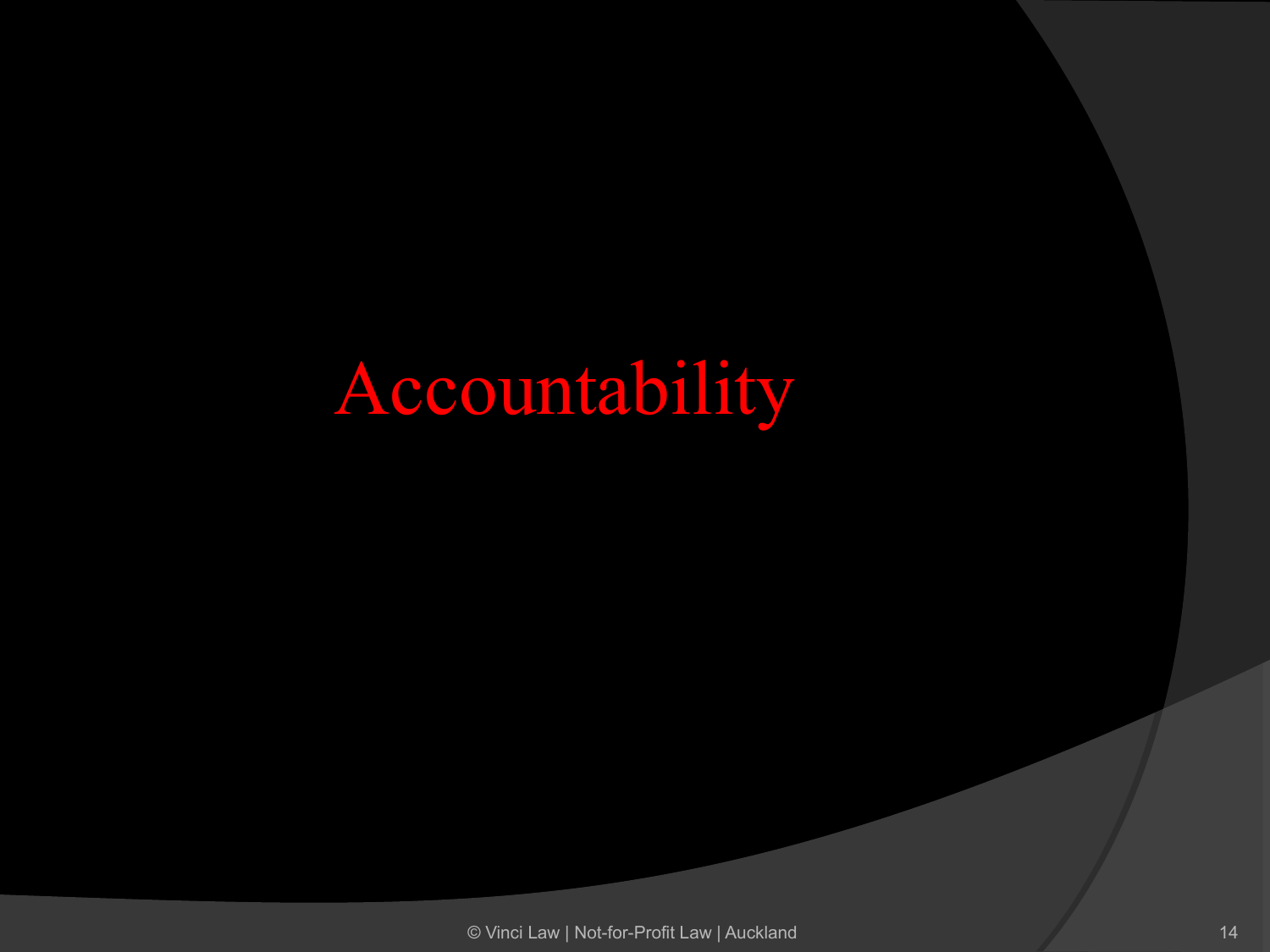### The process of holding actors responsible for their actions, individually and corporately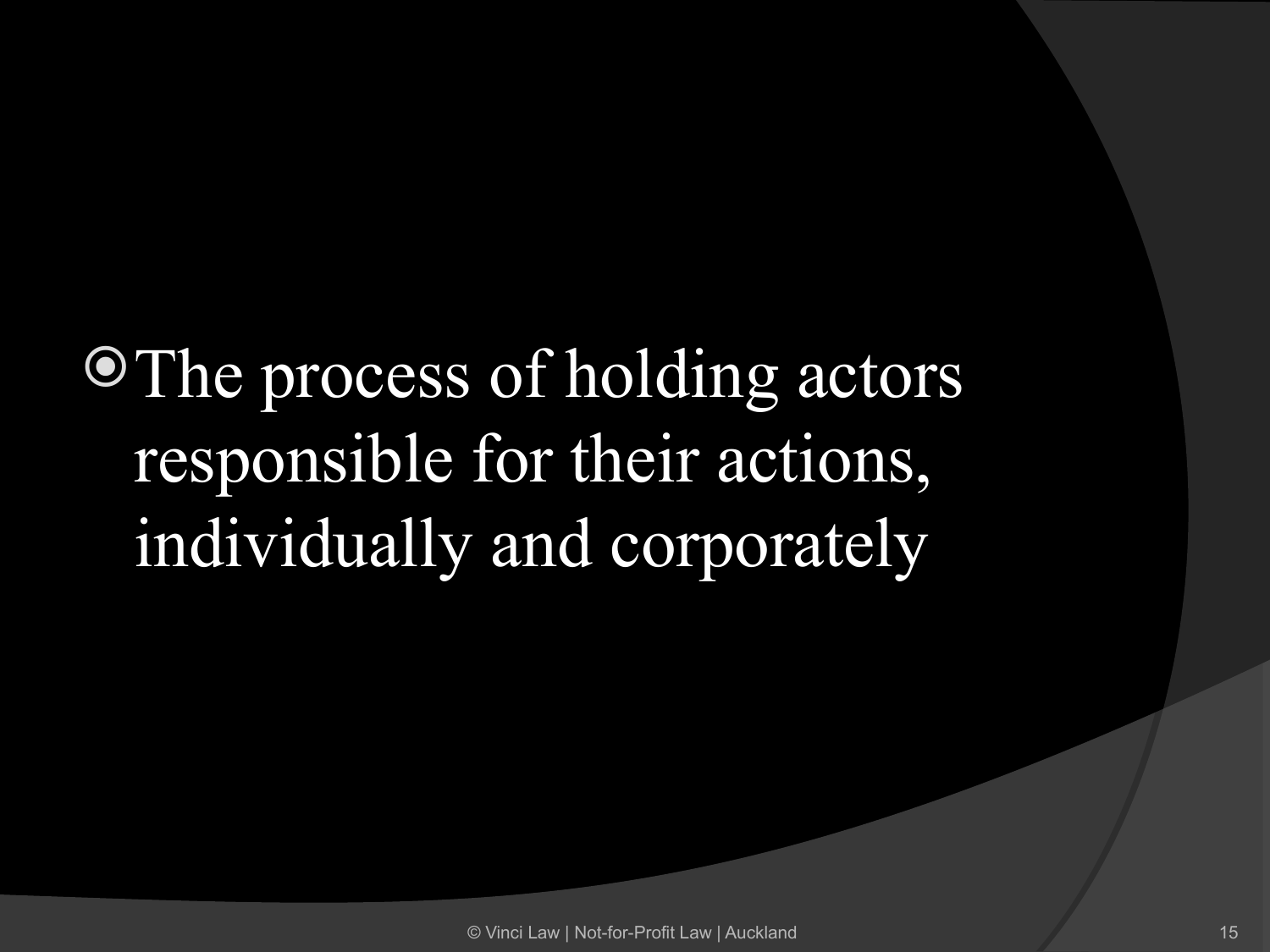- Essentially a relational concept
- Varies according to relationships between parties
- Varies across different types of organisations – i.e. membership, service, advocacy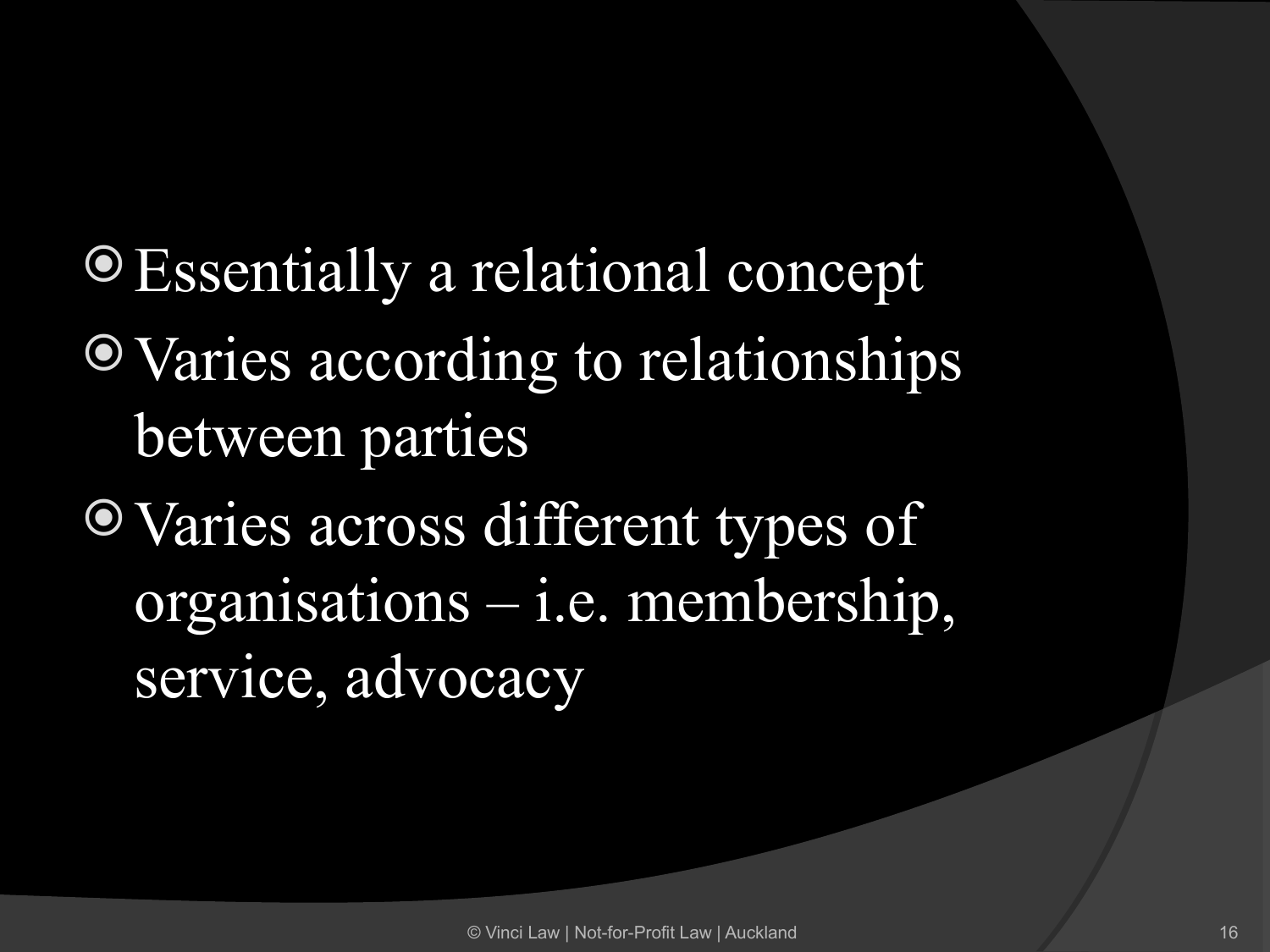NFPs are expected to be accountable to multiple parties:

To funders/patrons

- To service clients & other stakeholders
- Internally to themselves

To their missions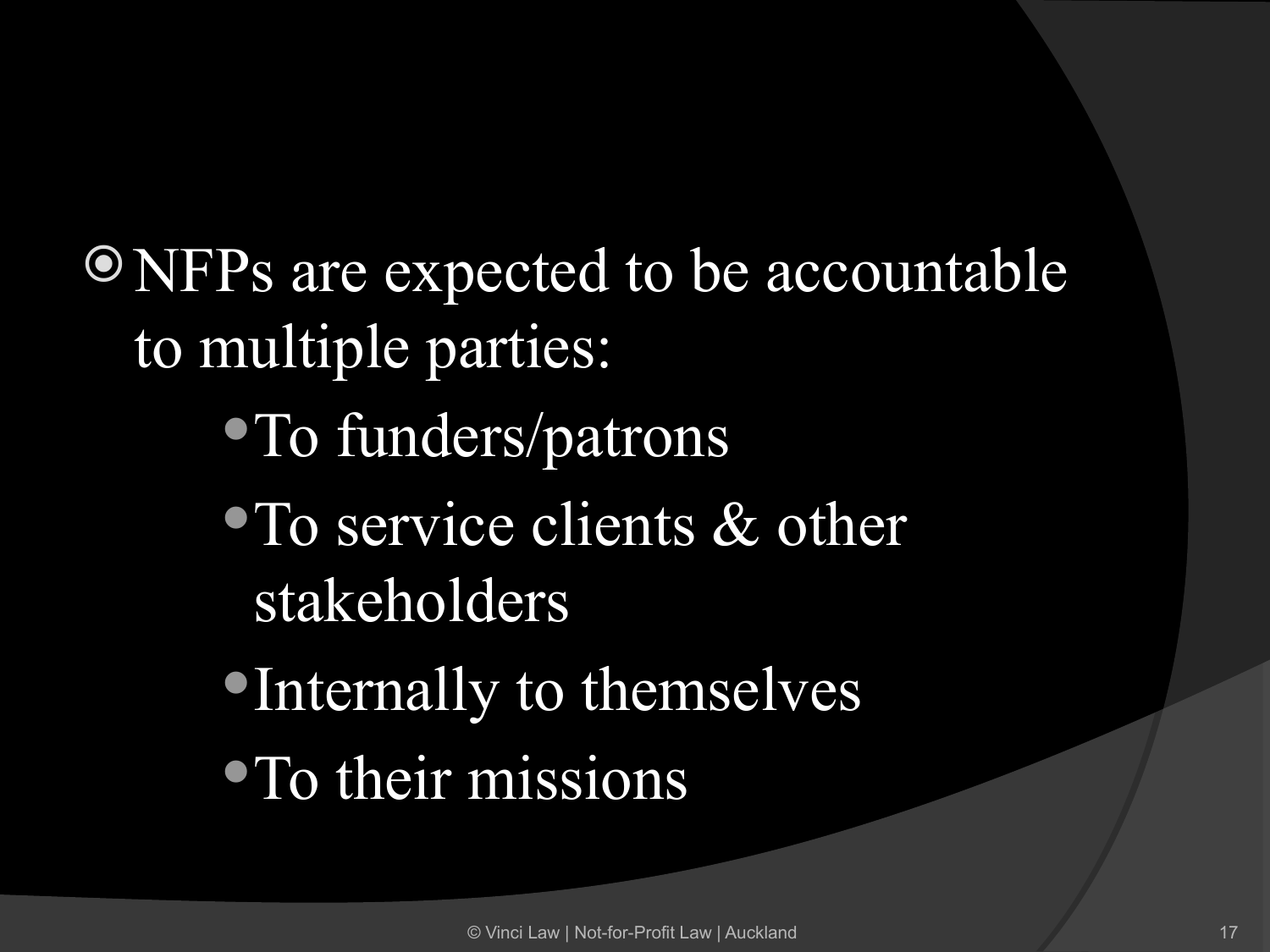# A Lesson in Accountability

#### Whangarei Hearing Association

© Vinci Law | Not-for-Profit Law | Auckland 18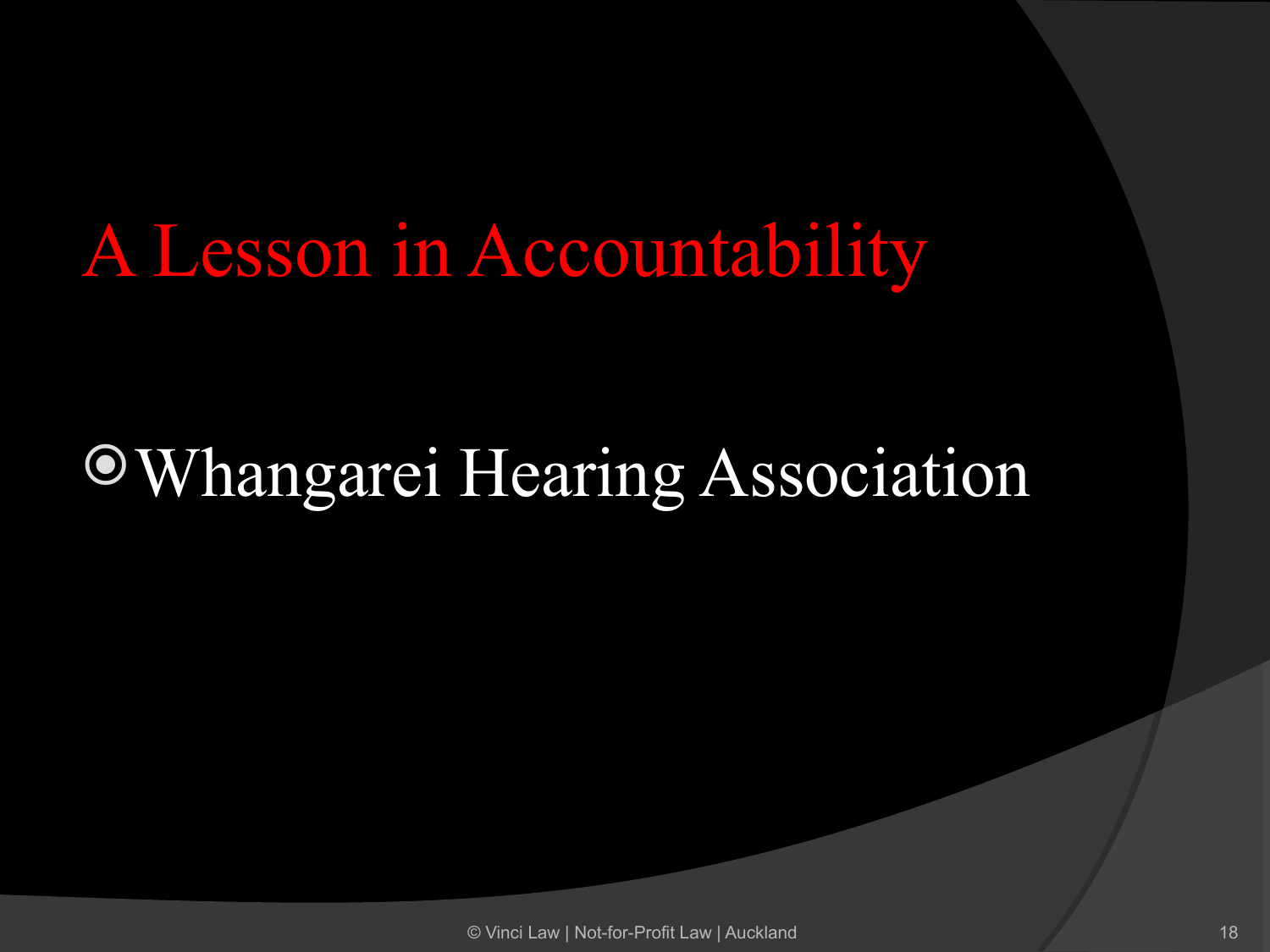# Conflicts of Interest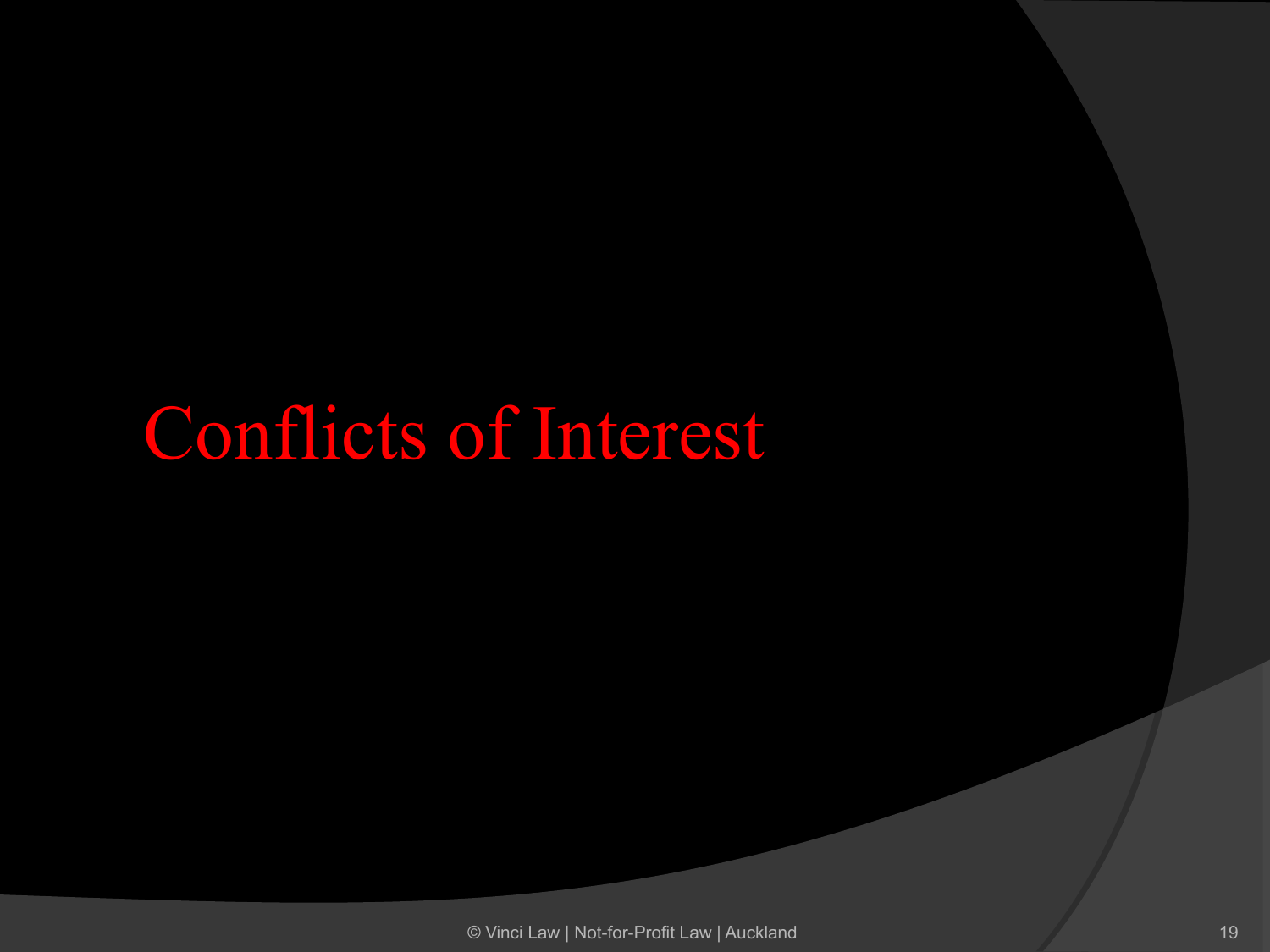Any situation in which an individual's personal interests or loyalties could, or may be perceived to, prevent that individual from making a decision in the best interests of the organisation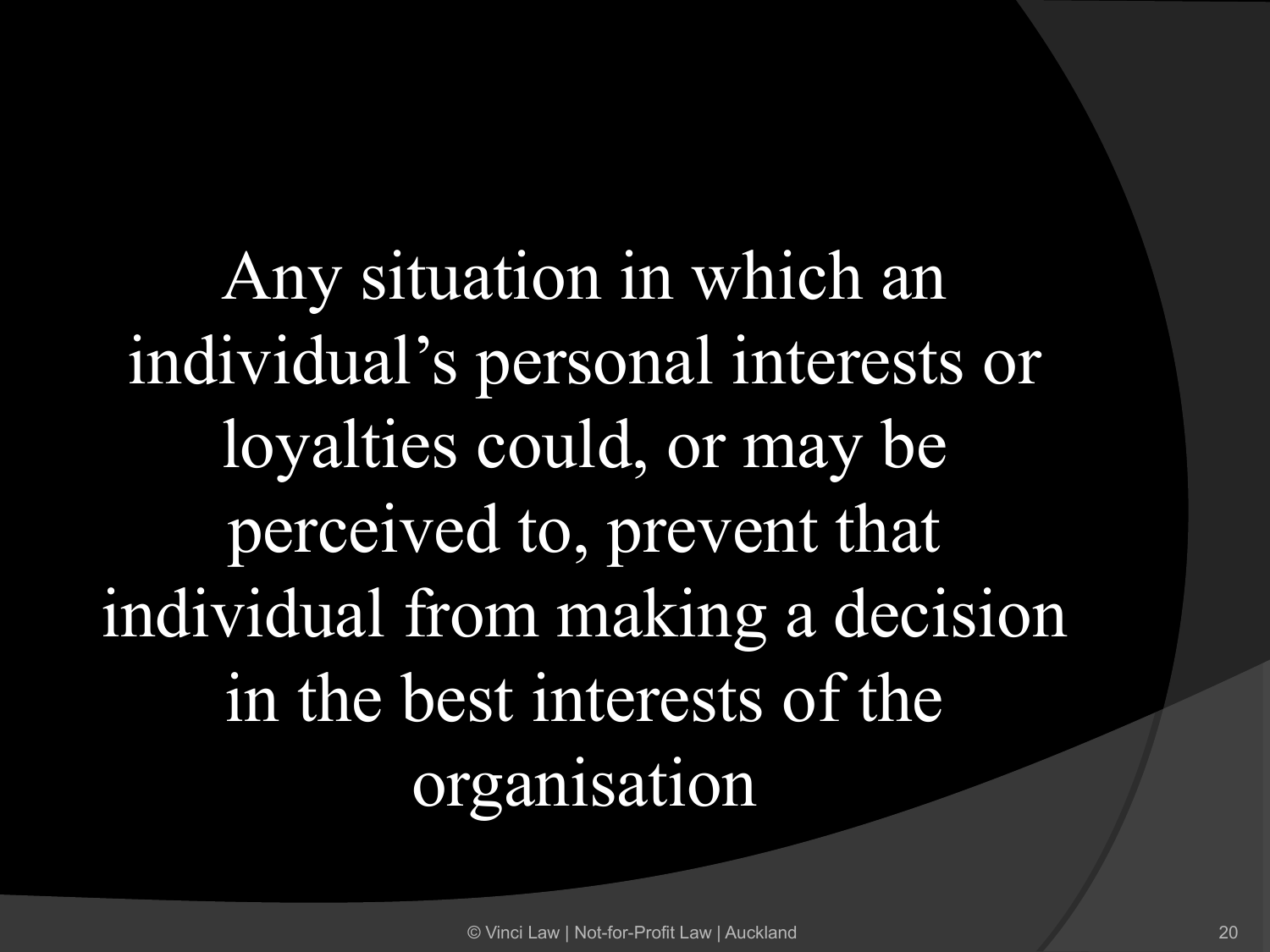#### Handling Conflicts of Interest

- (i) Identify *actual* conflicts or *potential* conflicts
- (ii) Act decisively to prevent the conflict from affecting any important decision
- (iii) Record the actual conflict, or the possibility for conflict occurring
- (iv) Report and/or declare the actual conflict  $$ confess to possibility of conflict arising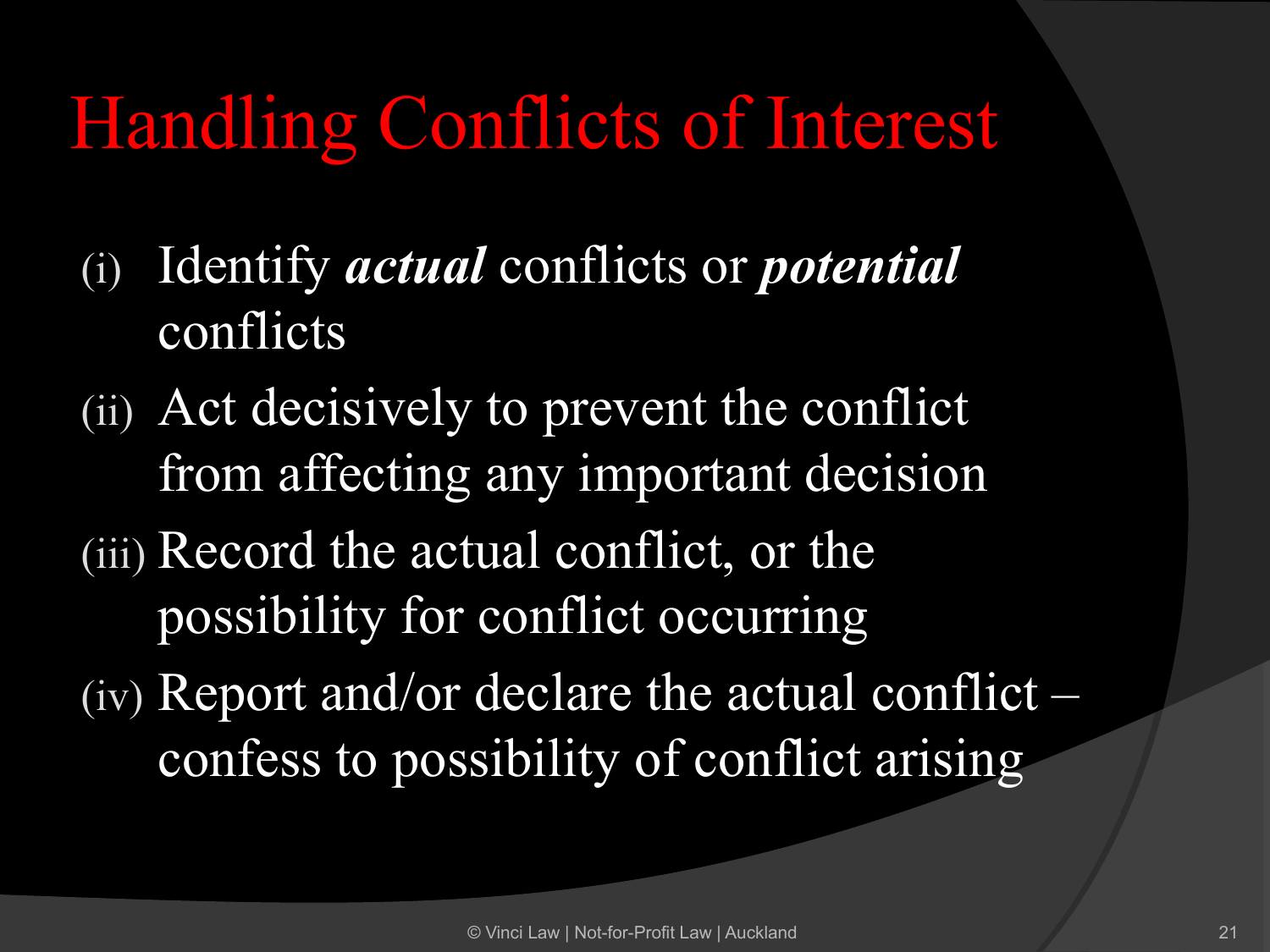# Avoiding/Minimising Conflicts of Interest

- (i) Internal training on loyalty to the organisation, on promoting the "mission" of the organisation diligently and without compromise
- (ii) Educating management and board on what constitutes "conflict" and avoiding private pecuniary gain
- (iii)Comprehensive internal systems and procedures in place to question how decisions are made and the motivation of decision-makers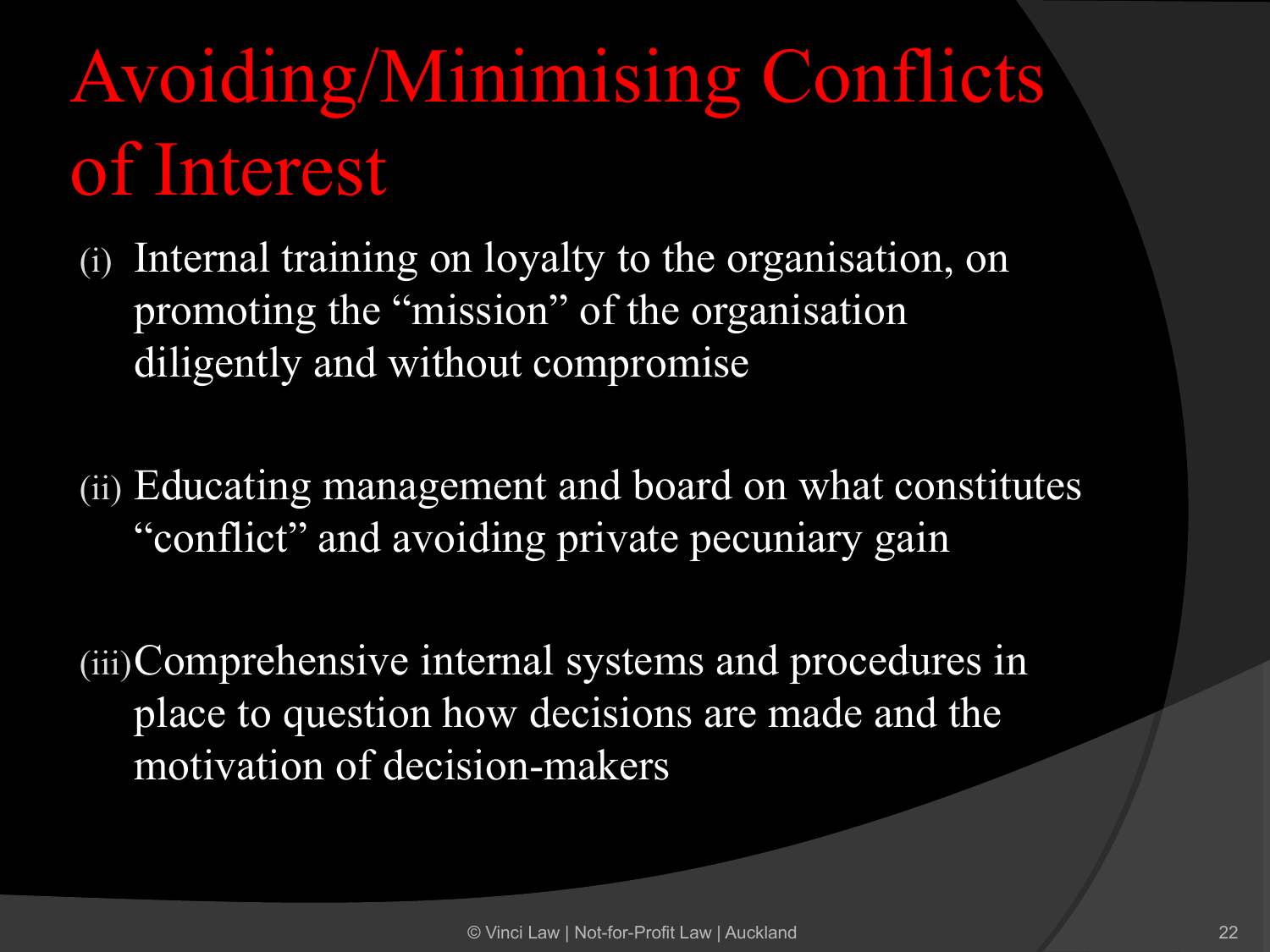(iv) Procedures and policies to raise issues relating to manner in which decisions are made and reporting decision-making processes

(v) Read and follow the organisation's body of rules/constitution

(vi) Holding regular internal review meetings in larger organisations, say, within teams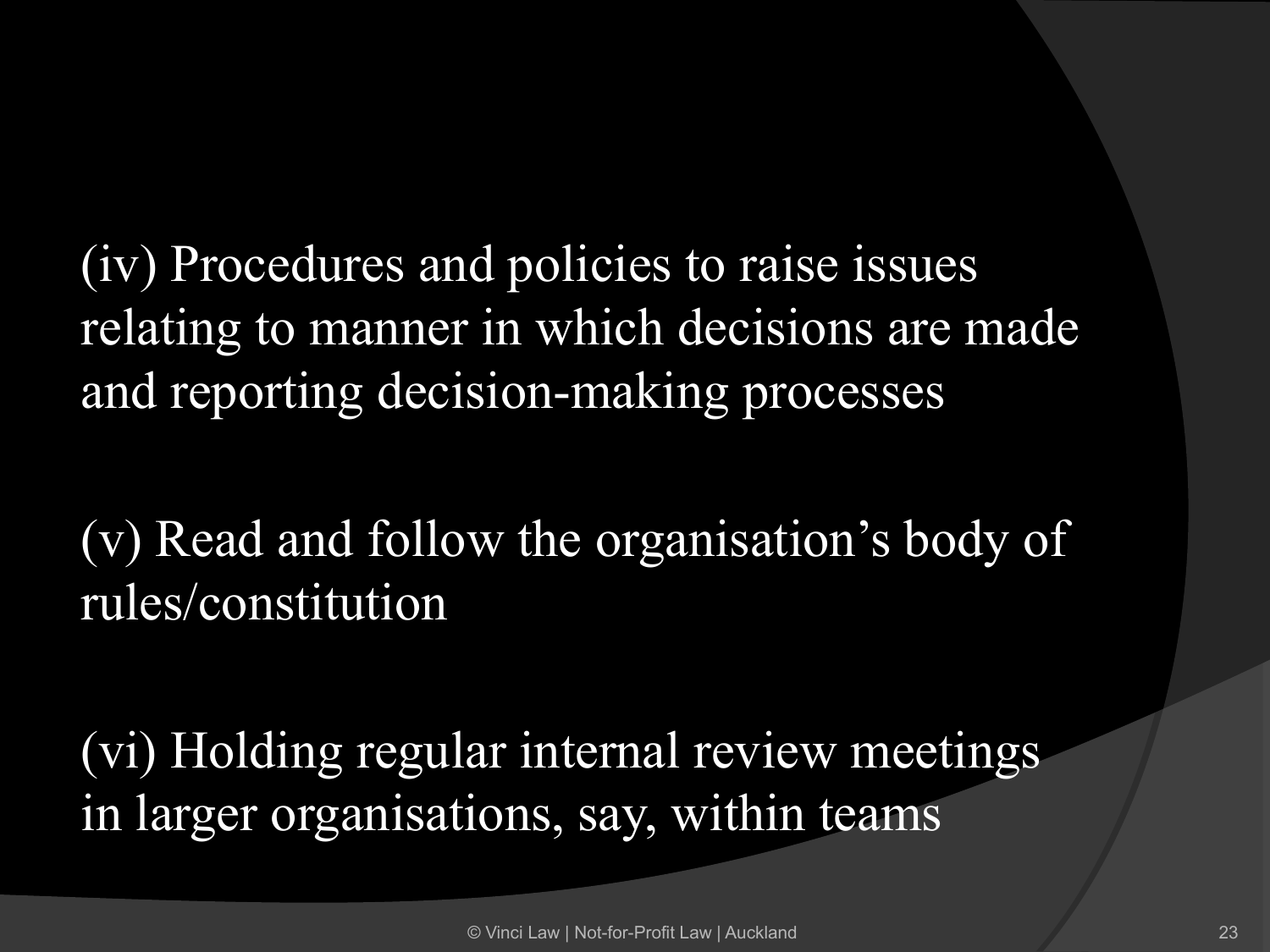(vii) Managers and board members who are "interested" in particular activities to immediately withdraw from all related meetings and not be involved in any decision-making concerning the interest

(viii) Knowledge is important – so other decisionmakers should be cautioned about disclosing or discussing matters pertaining to the subject matter with the conflicted board member or manager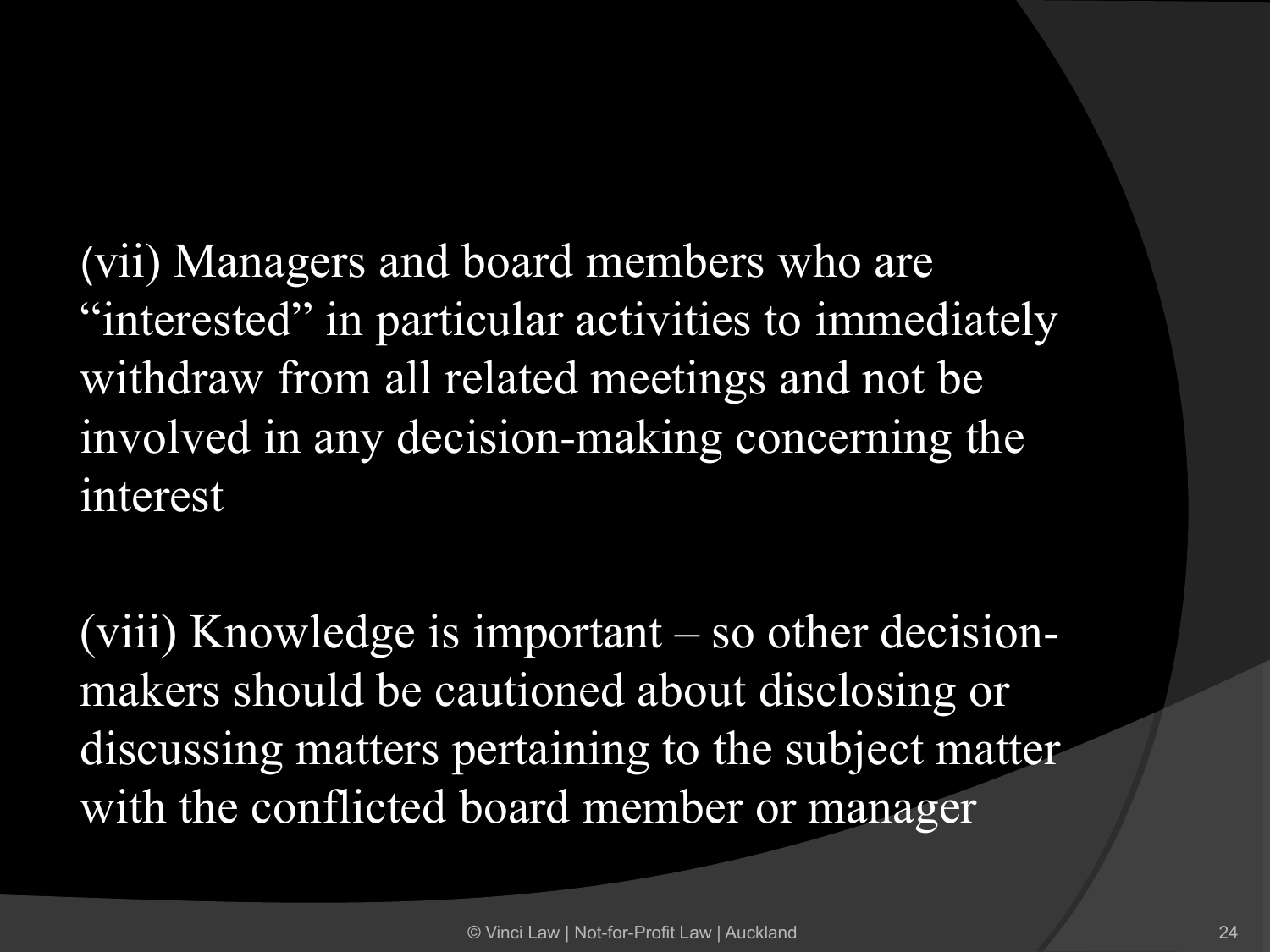# Dealing with an actual conflict that is authorised

(i) The conflicted person to not be involved in the activity or influence it in any way

(ii) The benefit must be properly authorised and recorded (resolutions, waivers, annual reports, etc)

(iii)It is important that the benefit is exchanged at a value/ in a manner which will not disadvantage the organisation in any way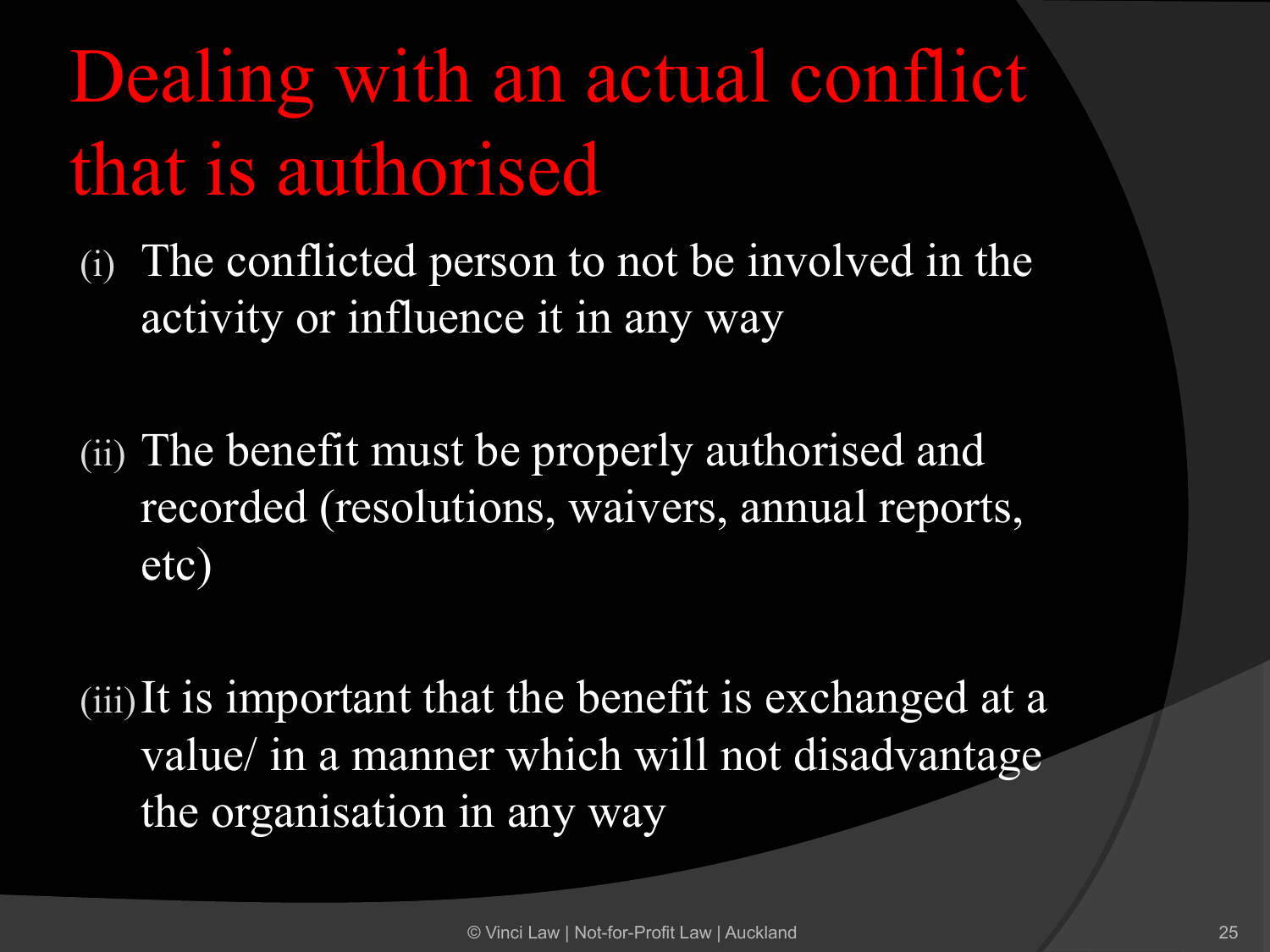(iv) decision-makers must carefully follow conditions attached to the authority which enables the conflict to be addressed and the benefit to pass – such authority can clarify how the conflict will be managed effectively without harm to the organisation